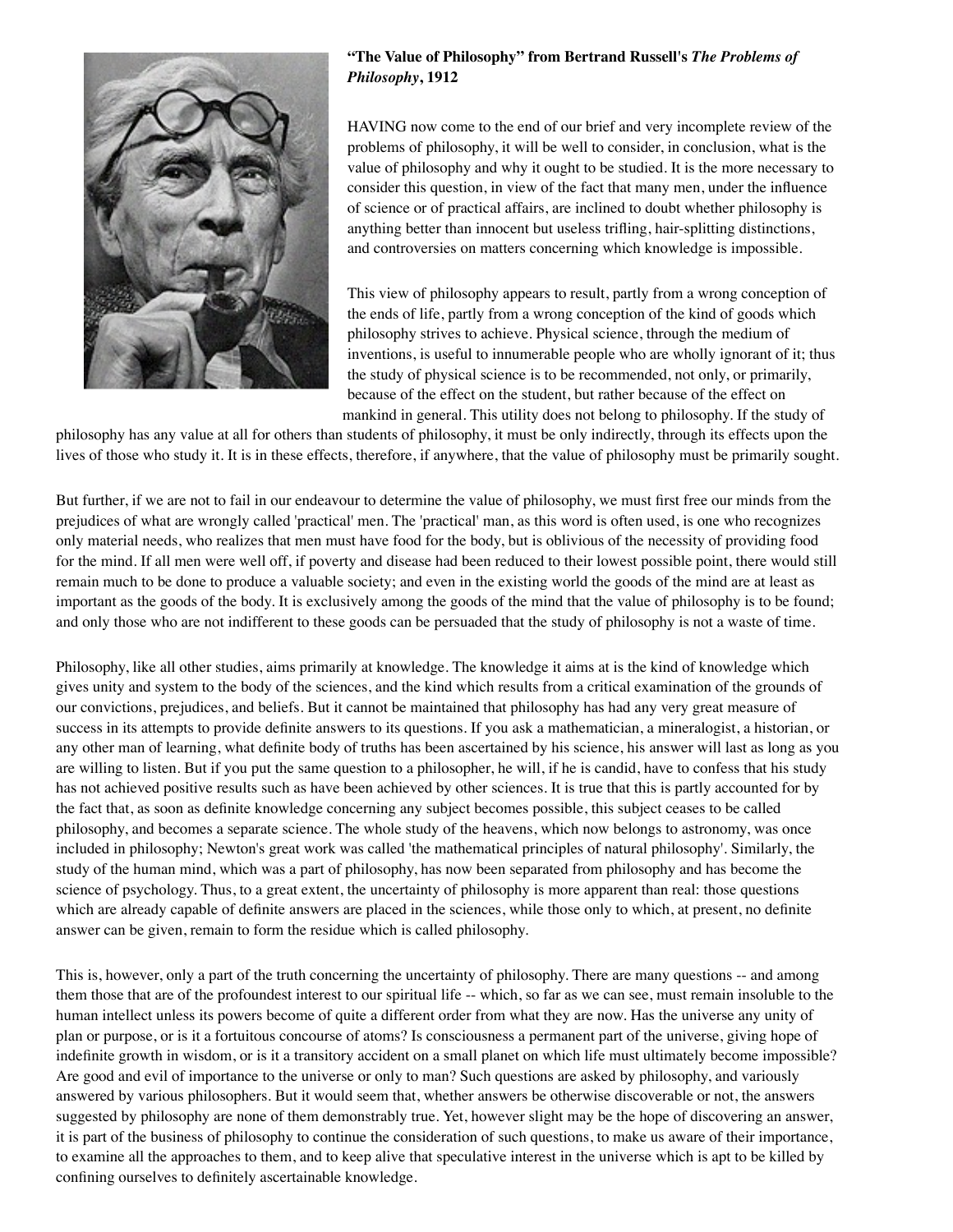Many philosophers, it is true, have held that philosophy could establish the truth of certain answers to such fundamental questions. They have supposed that what is of most importance in religious beliefs could be proved by strict demonstration to be true. In order to judge of such attempts, it is necessary to take a survey of human knowledge, and to form an opinion as to its methods and its limitations. On such a subject it would be unwise to pronounce dogmatically; but if the investigations of our previous chapters have not led us astray, we shall be compelled to renounce the hope of finding philosophical proofs of religious beliefs. We cannot, therefore, include as part of the value of philosophy any definite set of answers to such questions. Hence, once more, the value of philosophy must not depend upon any supposed body of definitely ascertainable knowledge to be acquired by those who study it.

The value of philosophy is, in fact, to be sought largely in its very uncertainty. The man who has no tincture of philosophy goes through life imprisoned in the prejudices derived from common sense, from the habitual beliefs of his age or his nation, and from convictions which have grown up in his mind without the co-operation or consent of his deliberate reason. To such a man the world tends to become definite, finite, obvious; common objects rouse no questions, and unfamiliar possibilities are contemptuously rejected. As soon as we begin to philosophize, on the contrary, we find, as we saw in our opening chapters, that even the most everyday things lead to problems to which only very incomplete answers can be given. Philosophy, though unable to tell us with certainty what is the true answer to the doubts which it raises, is able to suggest many possibilities which enlarge our thoughts and free them from the tyranny of custom. Thus, while diminishing our feeling of certainty as to what things are, it greatly increases our knowledge as to what they may be; it removes the somewhat arrogant dogmatism of those who have never travelled into the region of liberating doubt, and it keeps alive our sense of wonder by showing familiar things in an unfamiliar aspect.

Apart from its utility in showing unsuspected possibilities, philosophy has a value -- perhaps its chief value -- through the greatness of the objects which it contemplates, and the freedom from narrow and personal aims resulting from this contemplation. The life of the instinctive man is shut up within the circle of his private interests: family and friends may be included, but the outer world is not regarded except as it may help or hinder what comes within the circle of instinctive wishes. In such a life there is something feverish and confined, in comparison with which the philosophic life is calm and free. The private world of instinctive interests is a small one, set in the midst of a great and powerful world which must, sooner or later, lay our private world in ruins. Unless we can so enlarge our interests as to include the whole outer world, we remain like a garrison in a beleagured fortress, knowing that the enemy prevents escape and that ultimate surrender is inevitable. In such a life there is no peace, but a constant strife between the insistence of desire and the powerlessness of will. In one way or another, if our life is to be great and free, we must escape this prison and this strife.

One way of escape is by philosophic contemplation. Philosophic contemplation does not, in its widest survey, divide the universe into two hostile camps -- friends and foes, helpful and hostile, good and bad -- it views the whole impartially. Philosophic contemplation, when it is unalloyed, does not aim at proving that the rest of the universe is akin to man. All acquisition of knowledge is an enlargement of the Self, but this enlargement is best attained when it is not directly sought. It is obtained when the desire for knowledge is alone operative, by a study which does not wish in advance that its objects should have this or that character, but adapts the Self to the characters which it finds in its objects. This enlargement of Self is not obtained when, taking the Self as it is, we try to show that the world is so similar to this Self that knowledge of it is possible without any admission of what seems alien. The desire to prove this is a form of self-assertion and, like all selfassertion, it is an obstacle to the growth of Self which it desires, and of which the Self knows that it is capable. Self-assertion, in philosophic speculation as elsewhere, views the world as a means to its own ends; thus it makes the world of less account than Self, and the Self sets bounds to the greatness of its goods. In contemplation, on the contrary, we start from the not-Self, and through its greatness the boundaries of Self are enlarged; through the infinity of the universe the mind which contemplates it achieves some share in infinity.

For this reason greatness of soul is not fostered by those philosophies which assimilate the universe to Man. Knowledge is a form of union of Self and not-Self; like all union, it is impaired by dominion, and therefore by any attempt to force the universe into conformity with what we find in ourselves. There is a widespread philosophical tendency towards the view which tells us that Man is the measure of all things, that truth is man-made, that space and time and the world of universals are properties of the mind, and that, if there be anything not created by the mind, it is unknowable and of no account for us. This view, if our previous discussions were correct, is untrue; but in addition to being untrue, it has the effect of robbing philosophic contemplation of all that gives it value, since it fetters contemplation to Self. What it calls knowledge is not a union with the not-Self, but a set of prejudices, habits, and desires, making an impenetrable veil between us and the world beyond. The man who finds pleasure in such a theory of knowledge is like the man who never leaves the domestic circle for fear his word might not be law.